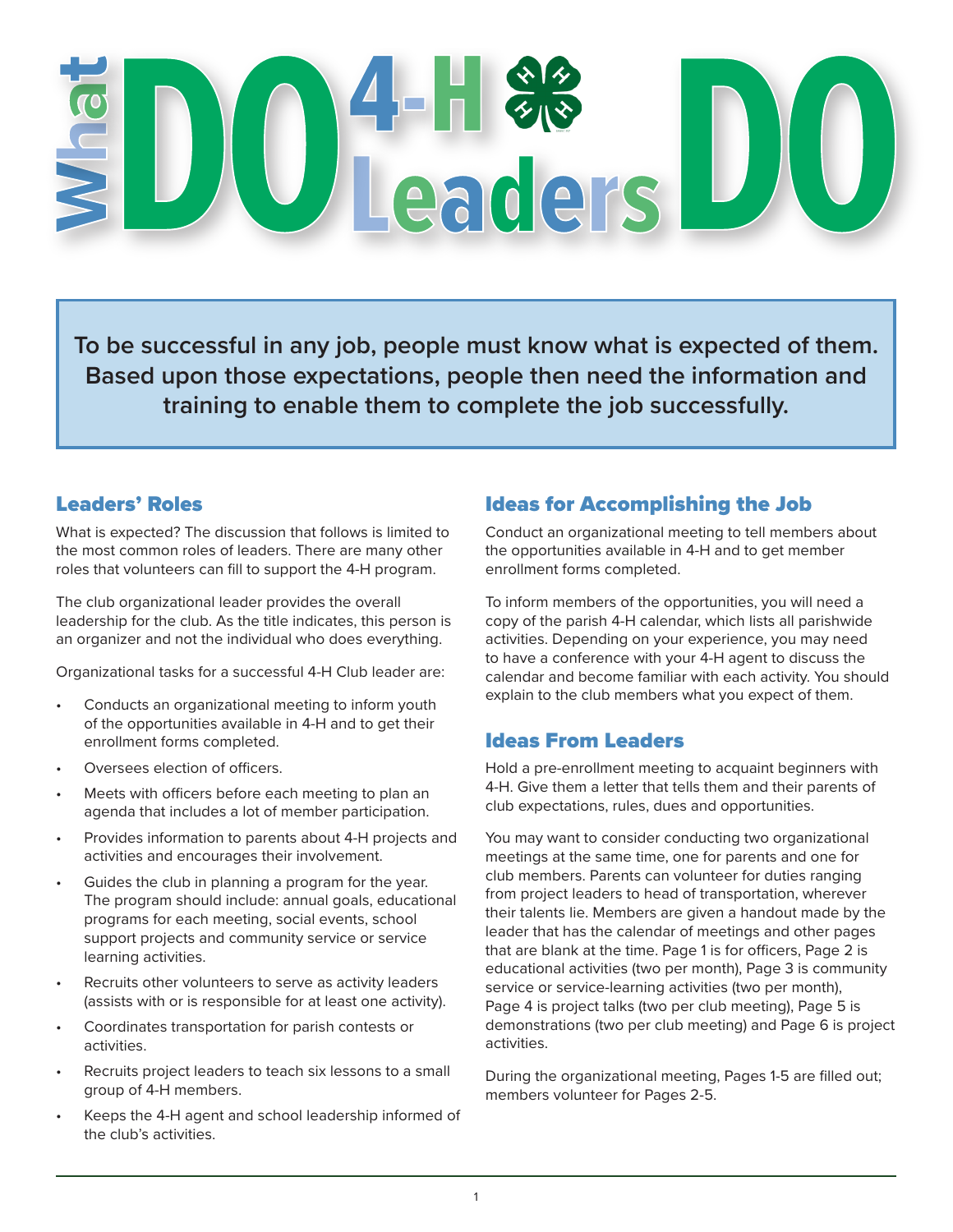# **EDO 4-H & DO**

### Other Ideas

Tell parents about 4-H at an open house. Use parent volunteers to help with enrollment. Try to recruit other teachers to be project or activity leaders by giving teachers a 4-H T-shirt and asking them to wear it on club meeting days. Sign up returning members in May. Sign up new members in September at a meeting with parents. Send out a summary of what each project involves before the organizational meeting.

# Conducting Election of Officers

Peggy Adkins, University of Tennessee Extension staff, offers these suggestions for elections: Let members divide into two or three political parties. They can invent their own party names and nominate a slate of officers. Each officer nominated might even select a campaign manager to help with a big pre-election campaign.

Some clubs have nominations at one meeting, campaigns with posters and speeches between meetings, and elections at the second meeting. Another option might be to have volunteer-coordinated elections by secret ballot a day or a week after the nominating meeting. Many clubs nominate and elect at the same meeting.

An introduction of the explanation of the club election process might be to share information about people who do not have the opportunity to vote in their country. A letter from someone who has recently lost or gained the right to vote can be effective. Take advantage of any current event that emphasizes the importance of voting and the privilege we have in being able to vote.

Elections by secret ballot can save time if adult or teen volunteers count ballots while the other phases of the meeting continue.

Raising hands really takes a while if the group is large! Members seeking office could "file" for an office by a certain deadline, as local candidates do. Therefore only genuinely interested members will run.

Find, borrow or ask a senior clothing member to make an "Uncle Sam" costume. Let "Uncle Sam" explain the election procedure and conduct the election. George Washington, Abe Lincoln or any political celebrity could do just as well if "Uncle Sam" is not available.

### Ideas From Leaders:

All interested candidates are given job descriptions for their offices and are informed briefly of the expectations associated with positions. They must have their parents' permission because it is an added responsibility possibly affecting schoolwork. Prospective officers must give short speeches, and secret ballots are used.

A club with members of all ages elects the following officers: president, two vice-presidents (one older and one younger), secretary, two treasurers (one older and one younger), three reporters (one for each paper), four community resource development chairmen (two older and two younger), four education chairmen (two older and two younger) and two telephone chairmen (one older and one younger). Elect officers in May for the next year to ensure some experience. Have students write a paper on why they would like to hold a particular office and vote by secret ballot.

# Other Ideas

Train your officers to take their jobs seriously and to perform their duties capably. This is absolutely vital. Impress on them the honor and the responsibility of being an officer.

Meet with the club officers at least one week ahead of the meeting to plan the agenda. Give them important information, announcements and suggestions for making the meeting special.

Strategize creative ways to meet in small groups rather than masses! Classroom meetings enhance parental involvement, enthusiasm, leadership opportunities and practical teaching methods. Active teaching methods are much easier to use in small group settings.

Have lots of busy club committees. Officers usually don't have as many between-club responsibilities as they would like. Committees can help plan program segments, service projects, or even club award ceremonies.

# Working With Officers

Provide officers with guidance to vary the program each month. For instance, on a planning sheet, list learning activities like panels, speakers, contests, workshops, films, or skits on one side of the page and let officers list important topics (with suggestions from you, of course) on the other side of the page.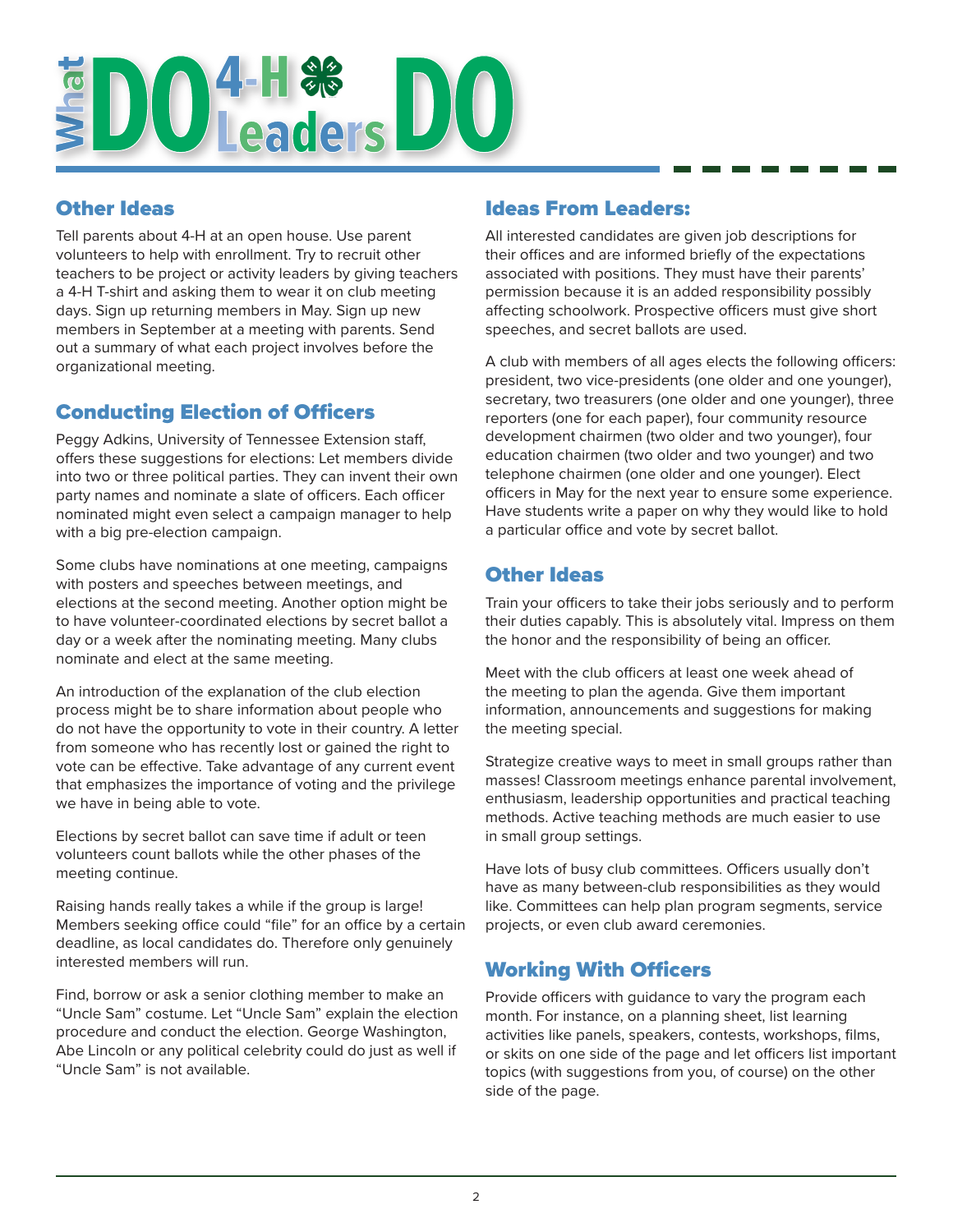# **EDO 4-H & DO**

A specific program idea for one meeting is to invite the oldest relative of a club member to one meeting for an interview. Invite all club members to write questions for the guest, and you can screen them.

Announcements are a vital part of each meeting, but sometimes they are a boring part. Make announcements memorable by distributing pretend "free tickets"; having them make notes on their elbows; hiding reminders in their shoes; letting members tape notes to each other's backs; pulling symbolic items from a sleeve, a box or an unusual bag; doing a mock news report; or using riddles to stimulate interest in an announcement. Commercials are good, too.

Remember your purpose. We all learn more by doing than by listening. Take every chance to involve youngsters in active learning. The more interaction with the information, the more they learn. Branch out with volunteer help to have short workshops.

### Other Ideas From Leaders:

When planning meetings, remember the younger the group, the more leader-directed.

The leader helps by outlining or listing information that should be included in reports. The 4-H member writes the report in his or her own words. The leader may need to help the president and officers practice a mock meeting. Motions and business are often written and distributed to the general membership to help teach members how to participate and to encourage participation. For younger groups, a practice meeting for the general membership is advised.

Every meeting should include something fun. Have a recreation officer in charge of a game, puzzle or skit. The length of time for this is determined by the amount of business at that particular meeting. After-school parties and field trips make 4-H fun and pull the group together.

Provide information to parents about 4-H projects and activities.

# Parent Involvement:

Invite parents to club meetings. If parents or grandparents come to a meeting, they will likely become more supportive of 4-H activities.

A short note to a parent indicating that a child is scheduled to "perform" at a meeting is an excellent way to get parents to come. The performance may be a project talk, demonstration or having a part in a skit.

Do all you can to ensure that club members get the 4-H newsletter in their parents' hands. Reproduce any information that would help parents to be able to help the child.

#### Make sure parents know:

- What 4-H is and the opportunities it offers.
- What is expected of their son or daughter.
- The leaders' names and their responsibilities.
- The time, place and topic of the 4-H meetings.
- Provide ideas of ways to help 4-H members.

Often we think only of benefits to members, but 4-H also contributes to the growth of parents and leaders. Help parents feel involved from the beginning.

Invite parents to attend and help with the organizational meeting. When you ask parents for help, clearly describe what is needed. Be sure the parent sees meaningful and challenging aspects to the responsibility.

#### What can parents do to help?

All parents can help children select, finance and manage their 4-H projects. The younger children need a lot of help. Parents can hold project meetings in their homes to help a small group of members to complete the project. Parents have lots of different skills. Conduct a survey to learn about them and then include them as their skills dictate.

#### Ideas From Leaders:

Ask parents to attend meetings and provide them with a copy of the parish newsletter and the club newsletter. Make parents aware of 4-H websites and social media so they can stay updated on 4-H program activities and events. Send a note or an email to parents asking, "What are some of your interests or talents? Share them with us."

Allowing young people to have a part in planning their programs and activities is one way to strengthen 4-H. People support and take part in activities they help to develop. Being a part of the planning process helps the member to feel that the club's program belongs to them. If the club is small, the whole club should plan the program. If not, then the club should select a planning committee representative of all groups in the club.

# The first step in the planning process is to select a planning committee.

The committee should be diverse enough to represent all groups in the club plus parents, leaders and officers. Taking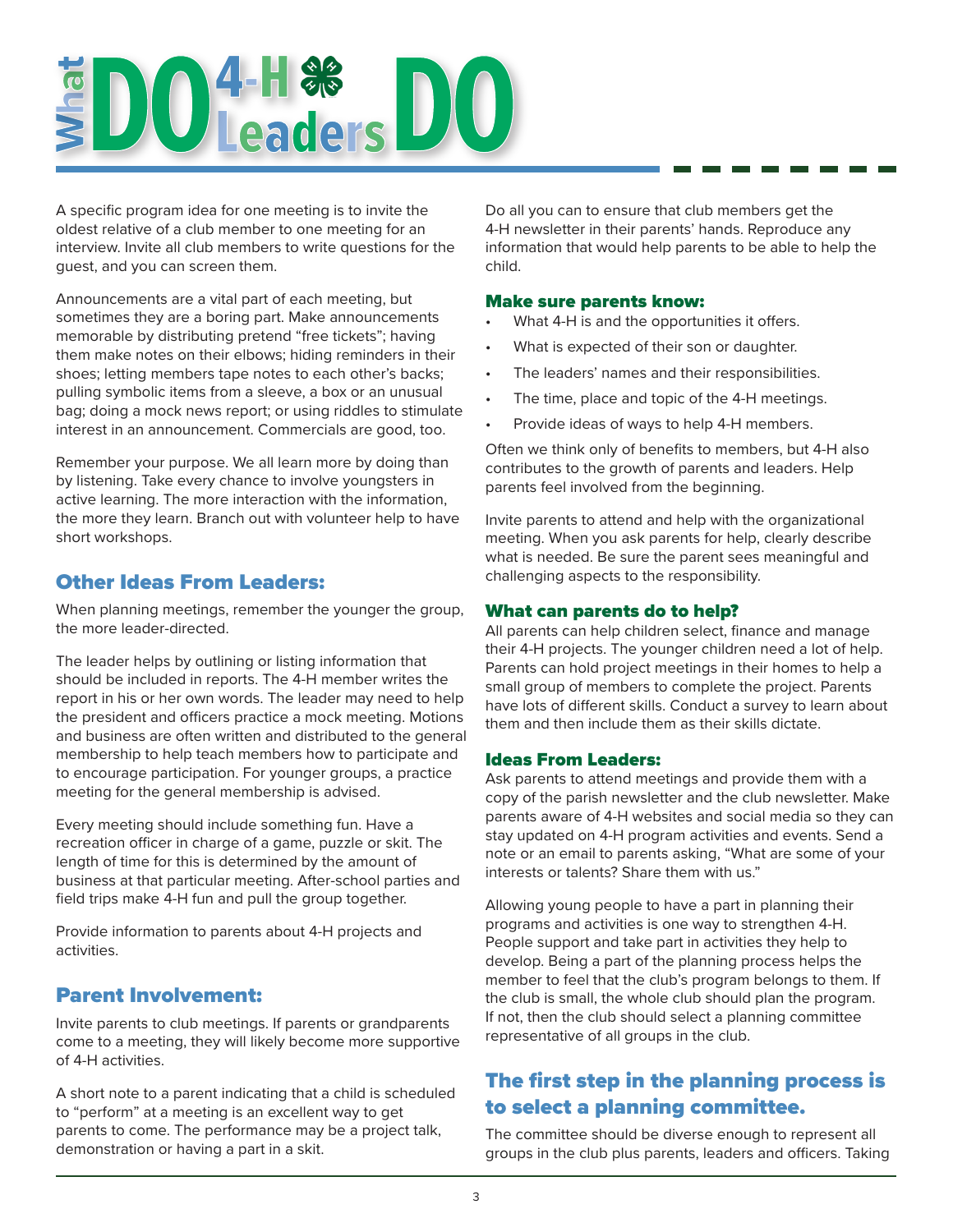# **EDO 4-H & DO**

a survey of members' needs and interests is the next step. This can be done with a suggestion box, brainstorming session, having members answer roll call with a suggestion for an activity, or other methods you may be familiar with. The third step is to have the committee meet to actually plan the program.

In the committee meeting, start with goals for the club and then look at suggested activities that will accomplish those goals. After the plan has been developed, present it to the club for approval. Make sure all club members understand the plan before asking for their approval. The next step is to allow parents and members to volunteer for responsibilities. Make sure people understand what needs to be done for the different activities. Depending on the age of your club members, it may be good to have an adult and a 4-H member for each activity.

The final step in program planning is to evaluate. Ask, "How are we doing?" This should be done throughout the year, and the plan should be modified as needed.

#### Ideas From Leaders:

Watch the newspaper, church newsletter, social media and TV news programs for meaningful community service projects. Nursing home visits and cleanup campaigns get old; try to help the club members recognize other opportunities for service in the community.

Ideas for programs include using a calendar to check for presidents' birthdays, uncommon holidays, or other special days or weeks that could lead to a worthwhile educational program or project.

Other ideas for community service activities may come from chambers of commerce, tourist commissions or police juries. Let these groups know that 4-H'ers would like to be a part of solving some real community problem.

Ask for suggestions from teachers (school needs), ask your school principal or PTA president for ideas, contact local government for ideas or establish a student public relations committee. It would be great if members made the contacts.

Recruit other volunteers to serve as activity leaders (assist with or are responsible for at least one activity). Activity leaders may perform many different tasks to help the club, such as coordinating a community service project, accepting responsibility for a field trip, providing leadership for a club social, and helping with or accepting responsibility for any specific club activity.

# When recruiting activity leaders, remember to be as specific as possible.

It's a lot easier to get a "yes" if you ask, "Will you coordinate our club trip to the police jury meeting on November 3rd?" instead of asking "Will you help with the 4-H Club this year?" Depending on the activity, consider writing a job description for a particular job so you will be able to tell the person exactly what you want him or her to do.

#### Ideas From Leaders:

Parents have contacts at their jobs, church, clubs or community. Use their contacts to locate speakers for educational programs or community service projects.

ASK, ASK, ASK. Send out a parent/volunteer interest list (include phone number, interests and availability); put together a directory of all volunteers and phone numbers; survey local service organizations, like Knights of Columbus, VFW, Red Cross, Kiwanis, etc.; form a community service advisory committee for your club and meet when needed.

# Community Service and Service-Learning

The most recent research on positive youth development emphasizes the value of community service and servicelearning. Service-learning entails a longer commitment of six weeks or more. Youth provide service on a weekly or every other week basis. The youth plan their activities with the recipients of their services and with time for reflection and discussion built into the project.

Community service and service-learning can be done in schools. Introduce a reading buddies program or plant and maintain school grounds. Or, it can be done after school or on weekends. Adopt a grandparent in a nursing home, work in a soup kitchen, maintain an elderly couple's home (inside and out) or help out at an animal shelter or in an afterschool setting for children. Many schools, senior citizens' homes, soup kitchens, after-school programs and animal shelters have volunteer coordinators who can plan and help coordinate the work of youth volunteers.

Coordinate transportation for parish contests or activities. Recruit a parent to serve as the transportation coordinator and have a list of possible helpers.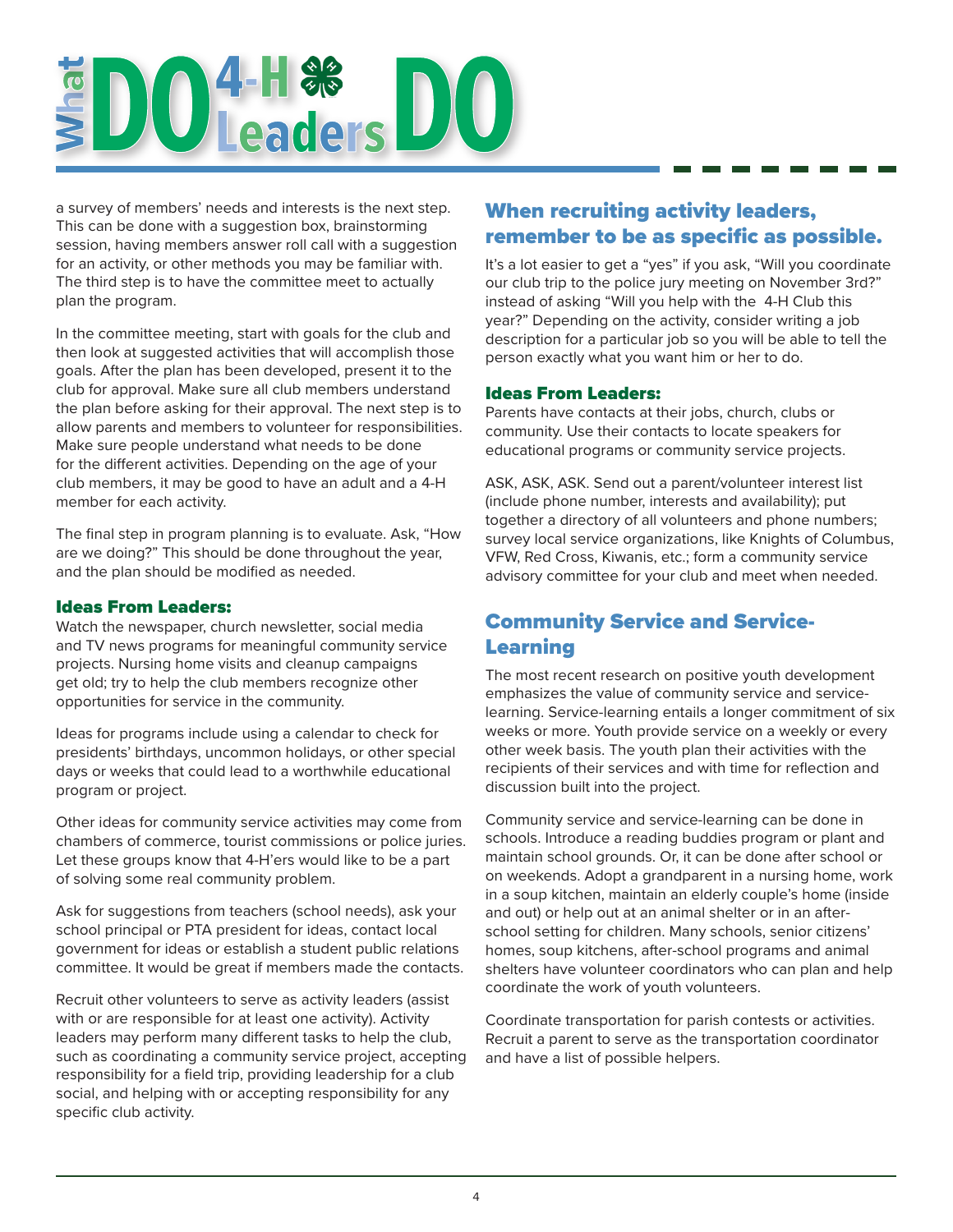# **DO**<sup>4-H &</sup><br>POLeaders



# On Project Leaders

Recruit project leaders to teach six lessons to a small group of 4-H'ers. The following general information about project leaders may be helpful.

If I have only fourth and/or fifth grade students and they all take the same project, do I still need project leaders? Yes! This will provide small group help to your club members.

How many do I need for my club? Enough so every child may have some small group help. A group of eight to 12 is recommended.

Why are project leaders important? When learning takes place in small groups, children may learn much more than just the subject matter being taught. That is, they get to have personal contact with a caring adult and the opportunity to work with other children in the group.

Who can serve as a project leader? There is no one answer to this question, but some possibilities are: parents, grandparents, aunts, uncles, teachers, retired people, other adults and junior leaders. Where can I get a prospect list? One place would be from your 4-H'ers. Others might be the school secretary or other teachers.

# What approach should I use in recruiting?

Use a job description and to be specific. Common sense and research tell us that the more specific we are in our requests, the greater the chances of getting a prospective volunteer to say "yes."

Is it acceptable for the organizational leader also to serve as a project leader? It is acceptable and fairly common. It is, however, not advisable, simply because it leads to early burnout of that leader.

What kind of support will the organizational leader have to provide to enable a project leader to complete six or more lessons successfully? This will vary with different project leaders. At least make a few phone calls to see if the project leader needs anything is a good way to start. The organizational leader should try to provide whatever help is necessary to help the project leader to be successful.

Project lessons are available for all fourth through sixth grade projects and many seventh through eighth grade ones as well. Ask your 4-H agent. Children learn so much more when given the opportunity to actually do something as compared to just listening. This is much more possible in small groups. Sell your school principal on the idea of short project meetings to replace life skills teaming offered to many classes. Bring in several volunteers and have each of them work with five to eight children on their projects.

# 4-H Definitions

**LSU AgCenter.** One of the eight campuses of the LSU System, the AgCenter is made up of the Louisiana Agricultural Experiment Station and the Louisiana Cooperative Extension Service. The experiment stations conduct research, and the extension service takes the information from those experiments to the people of the state.

Louisiana Cooperative Extension Service. This educational organization's objectives are to help people acquire knowledge, solve problems, make sound economic decisions and plan for the future. The Extension Service includes faculty members stationed on the campus of LSU in Baton Rouge and agents in each parish. This organization conducts the 4-H program.

Agent. An individual employed by the Cooperative Extension Service to provide educational opportunities for 4-H Club members. Extension agents also work with adults.

Project. A subject area in which a 4-H member has an interest and in which he or he conducts a series of learning activities. 4-H offers more than 40 projects with project books available for members to use in learning.

**Demonstration.** A "show and tell" speech where a club member shows others how to do something. (Example: bake a cake, groom a steer, make a terrarium, etc.)